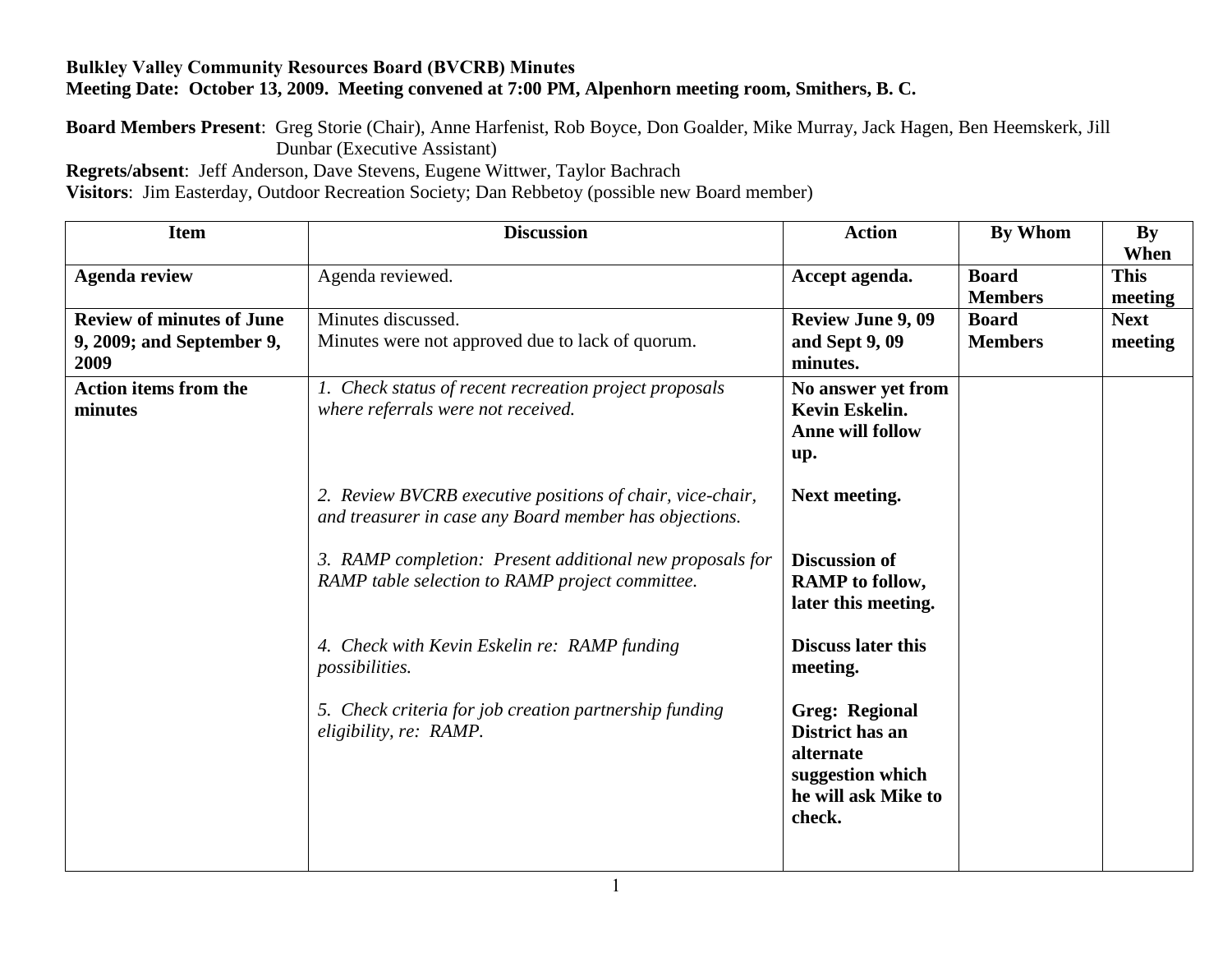| <b>Item</b>                                              | <b>Discussion</b>                                                                                                                                                                                                                                                                                                          | <b>Action</b>                                                                                                                                                           | <b>By Whom</b> | <b>By</b><br>When |
|----------------------------------------------------------|----------------------------------------------------------------------------------------------------------------------------------------------------------------------------------------------------------------------------------------------------------------------------------------------------------------------------|-------------------------------------------------------------------------------------------------------------------------------------------------------------------------|----------------|-------------------|
|                                                          | 6. Discuss when/if to send letter requesting update on mine<br>reclamation work.                                                                                                                                                                                                                                           | Next meeting.                                                                                                                                                           |                |                   |
|                                                          | 7. Circulate Don Morgan's project proposal where he<br>requests that BVCRB be a client.<br>Prepare response to proposal based on Board input.                                                                                                                                                                              | Letter has been<br>sent.                                                                                                                                                |                |                   |
|                                                          | 8. Ask Max Starr/Smithers Snowmobile Association for a<br>recommendation for a new Board member.                                                                                                                                                                                                                           | No response. Greg<br>will follow up with<br>Max and SSA.                                                                                                                |                |                   |
|                                                          | 9. Update subcommittee roster.                                                                                                                                                                                                                                                                                             | Next meeting.                                                                                                                                                           |                |                   |
| Subcommittee<br><b>Reports/Issues/Corresponde</b><br>nce | 1. Recreation<br><b>RAMP completion:</b> Terms of reference (TOR) are<br>complete except that there is not agreement by the<br>subcommittee regarding selection of who is to sit at the<br>RAMP completion table. Anne has had some input since the<br>last BVCRB meeting. However, input is still needed from<br>the SSA. | Ask SSA about a<br>possible rep to sit<br>on RAMP TOR<br>subcommittee and<br>provide input<br>regarding member<br>selection for the<br><b>RAMP</b> completion<br>table. | Greg           |                   |
|                                                          | <b>RAMP Funding:</b> Discussion: A member of the Recreation<br>Subcommittee should research funding possibilities.                                                                                                                                                                                                         | <b>Discuss RAMP</b><br>funding and<br>options for member<br>selection at next<br>subcommittee<br>meeting.                                                               | Anne           |                   |
|                                                          | 2. Mining and Energy Development<br>Rob: Blue Pearl has reinitiated the Environmental<br>Assessment process. The BVCRB can expect a response to<br>our comments. Molybdenum prices are up; spending at<br>Endako is underway.                                                                                              |                                                                                                                                                                         |                |                   |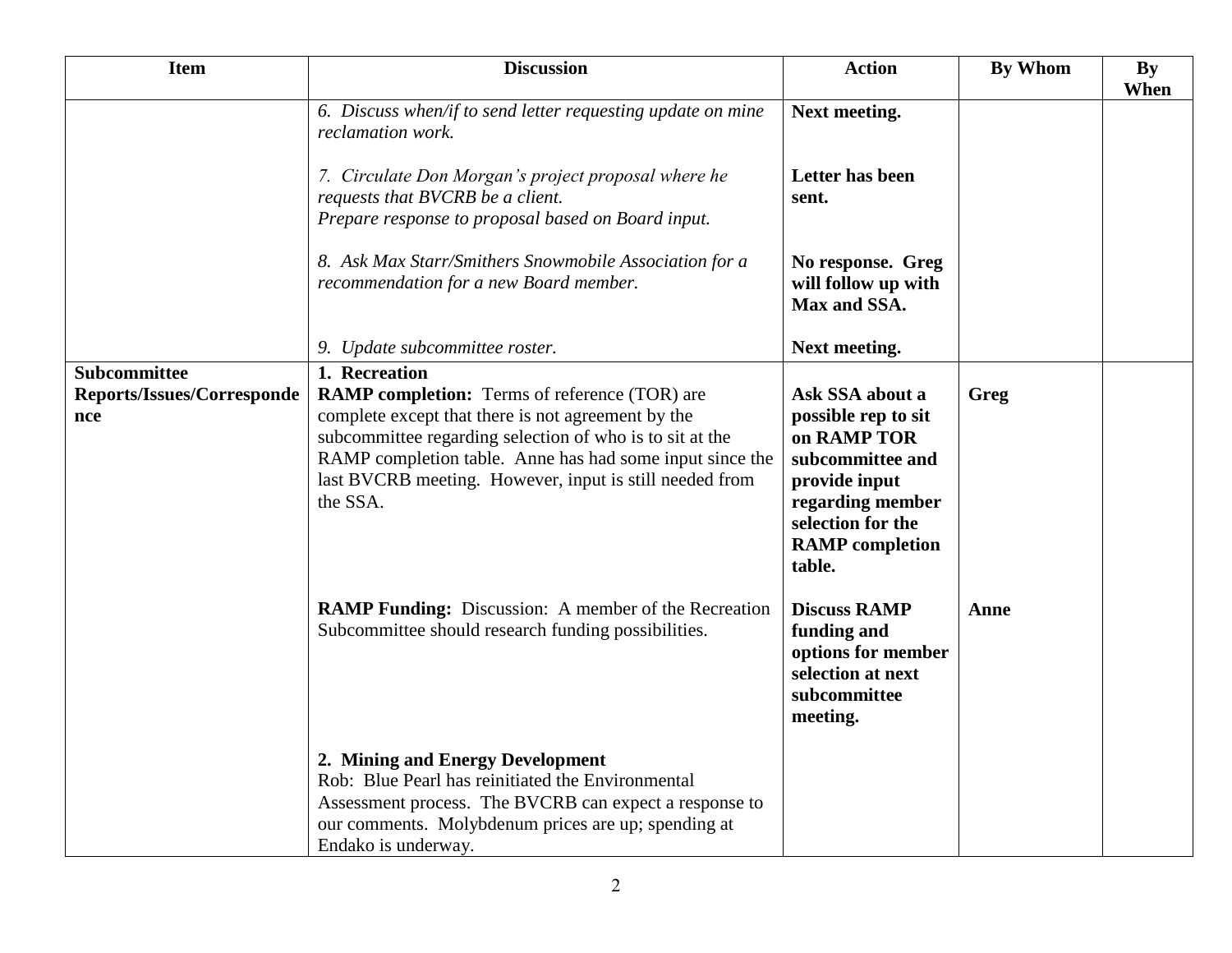| <b>Item</b>    | <b>Discussion</b>                                                                                                                                                                                                                                                                                                                                                                                                                                                                                                                                                                                                                                                                                                                                                                                                                                      | <b>Action</b>                                                                                                                                                                                                                                                                      | <b>By Whom</b>     | <b>By</b> |
|----------------|--------------------------------------------------------------------------------------------------------------------------------------------------------------------------------------------------------------------------------------------------------------------------------------------------------------------------------------------------------------------------------------------------------------------------------------------------------------------------------------------------------------------------------------------------------------------------------------------------------------------------------------------------------------------------------------------------------------------------------------------------------------------------------------------------------------------------------------------------------|------------------------------------------------------------------------------------------------------------------------------------------------------------------------------------------------------------------------------------------------------------------------------------|--------------------|-----------|
|                |                                                                                                                                                                                                                                                                                                                                                                                                                                                                                                                                                                                                                                                                                                                                                                                                                                                        |                                                                                                                                                                                                                                                                                    |                    | When      |
|                | 3. Forestry, Range and Agriculture<br>Greg: There is a proposal to amalgamate the Lakes,<br>Bulkley, and Morice Timber Supply Areas (TSA). This<br>would dilute the cut falldown projected for Babine Forest<br>Products but would affect Bulkley areas mills adversely.<br>Would public consultation be required?<br>The Bulkley Timber Supply Analysis is underway. The<br>Ministry of Forests may still be calculating the caribou<br>Wildlife Habitat Management Area effect on timber supply.<br>The Board may wish to have a presentation on this process.                                                                                                                                                                                                                                                                                       | <b>Contact Jane Lloyd</b><br><b>Smith, District</b><br>Manager, Skeena-<br><b>Stikine, regarding</b><br>public consultation<br>implications of<br><b>TSA</b><br>amalgamation.<br><b>Contact Glen Buhr</b><br>about caribou<br><b>WHMA</b><br>calculations and<br>the TSA analysis. | <b>Ben</b><br>Greg |           |
|                | <b>4. LWBC Referrals and Land Tenures</b><br>Letters were sent concerning two referrals: REC 98530,<br>Piper Down area mountain biking trails; and REC 98532,<br>hiking and mountain biking trails on the Bluff area of<br>Hudson Bay Mountain.<br>5. Water and Fish<br>Jeff Anderson sent an e-mail proposing that water and fish<br>take a higher profile in BVCRB discussions due to their<br>importance to the watershed; and to the industrial pressure<br>that they will be subject to in years to come. Discussion:<br>Perhaps MOE should come to a meeting and explain how<br>they are monitoring compliance with the LRMP or specific<br>aspects of it such as water quality.<br>6. Monitoring and Land Use Plans<br>The Babine Watershed Monitoring Trust will attend the next<br>meeting and give an outline of their monitoring framework. | <b>Contact Tom Bell</b><br>from MOE re:<br><b>Attending a</b><br>meeting                                                                                                                                                                                                           | Greg               |           |
| Administration | No new business.                                                                                                                                                                                                                                                                                                                                                                                                                                                                                                                                                                                                                                                                                                                                                                                                                                       |                                                                                                                                                                                                                                                                                    |                    |           |